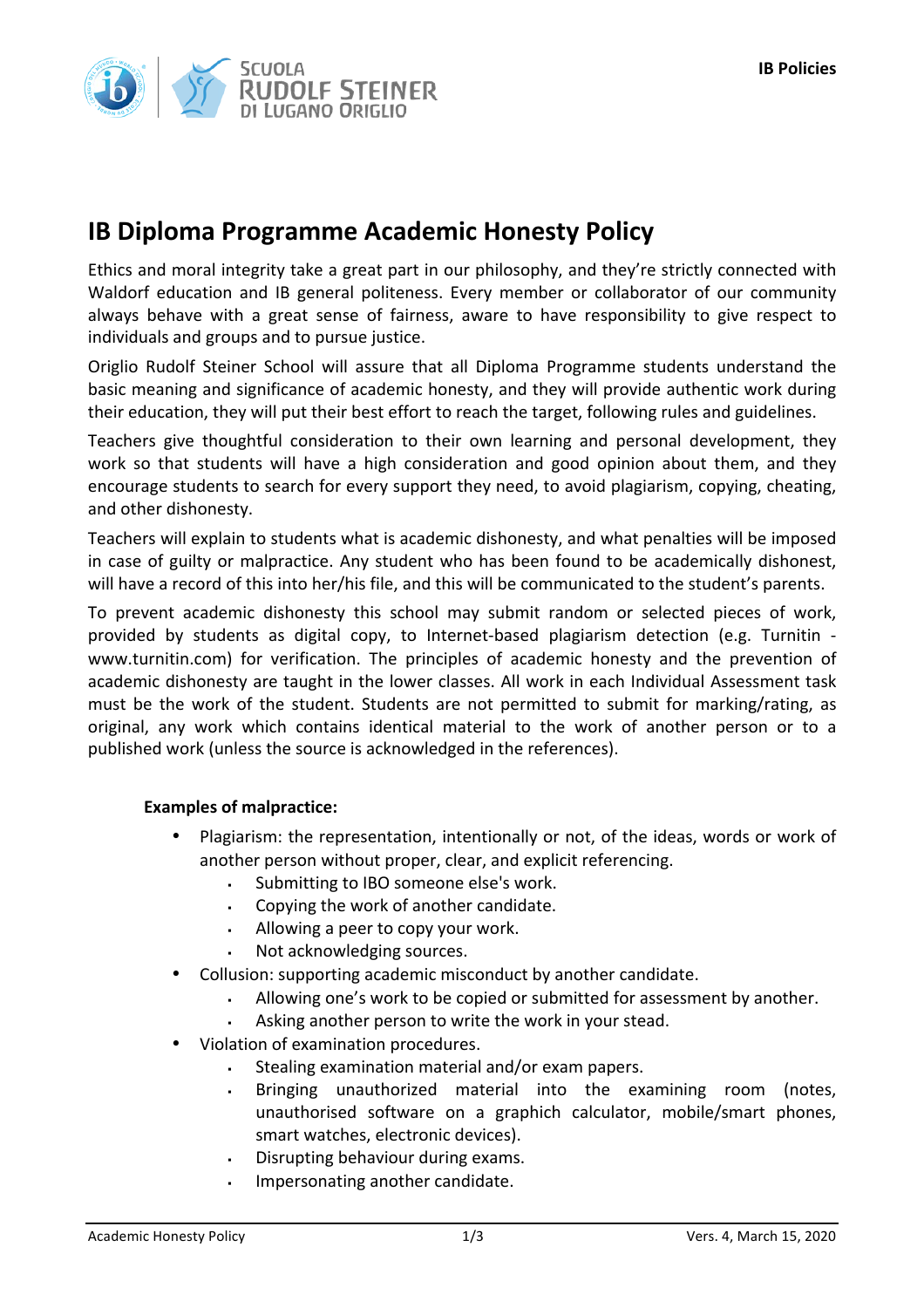

- Communication about the content of an examination 24 hours before or after the examination with others outside the school community.
- Falsifying data used in an assignment.
- Falsifying CAS records and journals.
- Duplication of work: the presentation of the same work for different parts of the Diploma Programme. For instance submitting the same piece of work for a Biology Extended Essay and the Biology Internal Assessment.

If a teacher, or another member of the IB Team, suspects that a student may have engaged in cheating, collusion or plagiarism and breached the school's standards of academic honesty, the matter will be referred to the IB DP Coordinator. The Team will investigate the matter, and will inform the student of the teacher's concerns. As part of this process the student will be provided with the right of reply. If it is demonstrated beyond reasonable doubt that the student has cheated, colluded or plagiarised, then a mark of zero will be given. The student's family will be informed and will need to sign a document that they are aware of the fact and agree with consequences.

In case the cheat or misbehave is done in a normal test, and there is time, before the school's internal deadline for this work, the student will be allowed one chance (in all the IBDP career) to re-submit another piece of work in its place. This will not be possible the second time, when a mark of zero will be given. The third time the student is caught cheating, he/she will be expelled.

In case the cheat is done in an Internal Assessment, or in one of the final exams, this possibility is not considered, he/she will not receive a grade for that subject and will therefore not receive an IB Diploma. It is the responsibility of the IB Coordinator to send a report to the coordinators help desk (help@ibo.org) to inform the IBO of the breach.

All staff, students and parents should make sure that they are aware of the contents of this policy and what academic honesty and dishonesty both mean. They should also make themselves aware of the consequences of academic dishonesty.

- Parents should speak to their children about the need to be honest and why it is important to be so in terms of academic progress.
- Teachers should explain what this policy means to students in the specific terms of the work that they are asking students to produce. They should also speak to students regularly during the drafting of work, when the student/teacher interaction is more collaborative than evaluative. They should also demonstrate good practice and be vigilant with marking.
- The IB Team should ensure that academic honesty and dishonesty is explained to staff, students and parents at relevant times, giving examples of both good and bad practice where possible. They should investigate any suspected breach of the standard in an open and fair way.
- Students should recognize that they are ultimately responsible for their own work and that the consequences of any breach of the standard of academic honesty will be theirs alone.